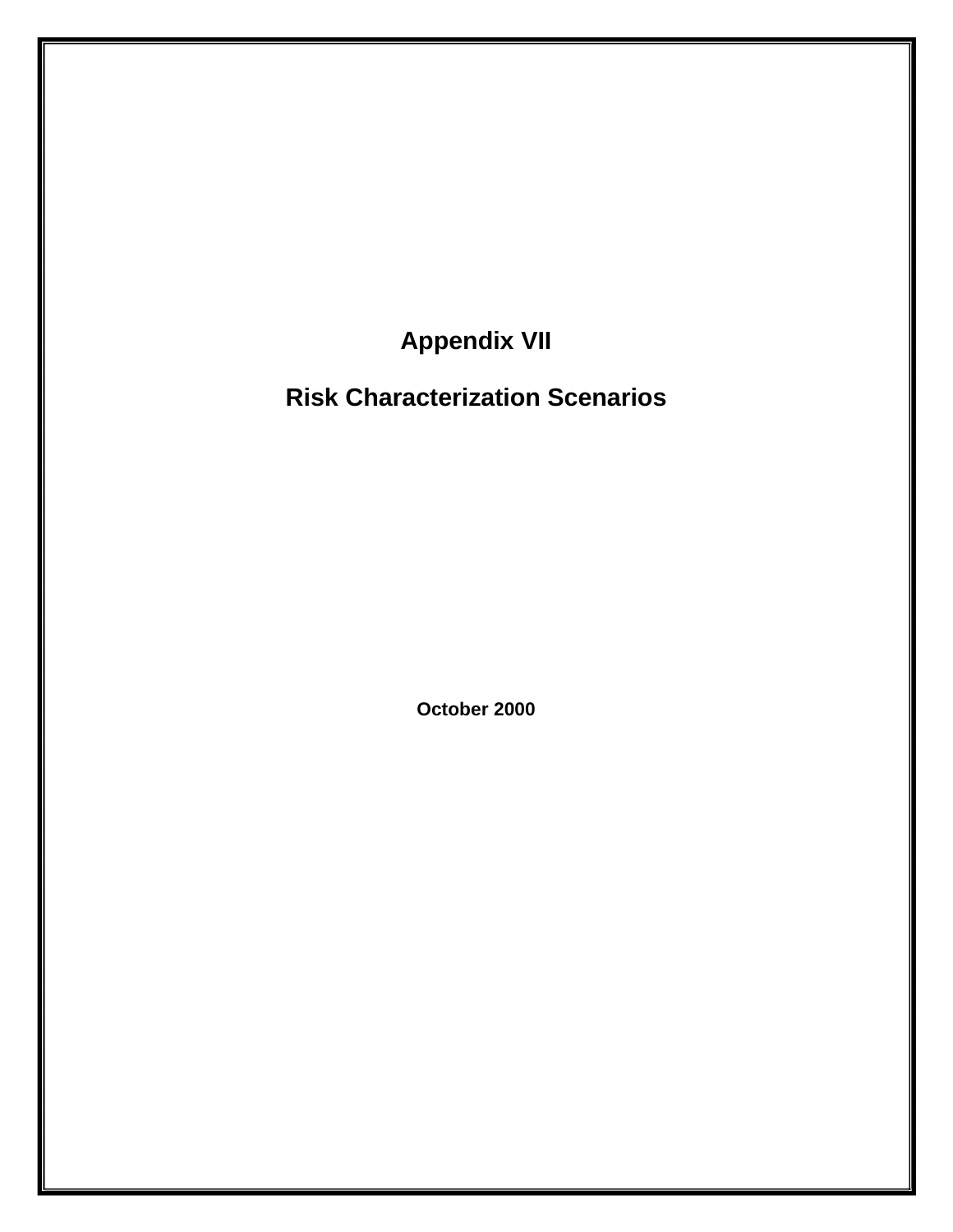# **TABLE OF CONTENTS**

|                                                                           | Contents<br>Page                       |  |  |  |  |
|---------------------------------------------------------------------------|----------------------------------------|--|--|--|--|
| I.                                                                        |                                        |  |  |  |  |
| Ш.                                                                        | Α.<br>В.<br>C.<br>D.<br>Е.<br>F.<br>G. |  |  |  |  |
| III.                                                                      |                                        |  |  |  |  |
| <b>Tables</b>                                                             |                                        |  |  |  |  |
| Table 1<br>Table 2<br>Table 3<br>Table 4<br>Table 5<br>Table 6<br>Table 7 |                                        |  |  |  |  |

| Figure 1- Cancer Risk Range of Activities Using Diesel-Fueled |  |
|---------------------------------------------------------------|--|
|                                                               |  |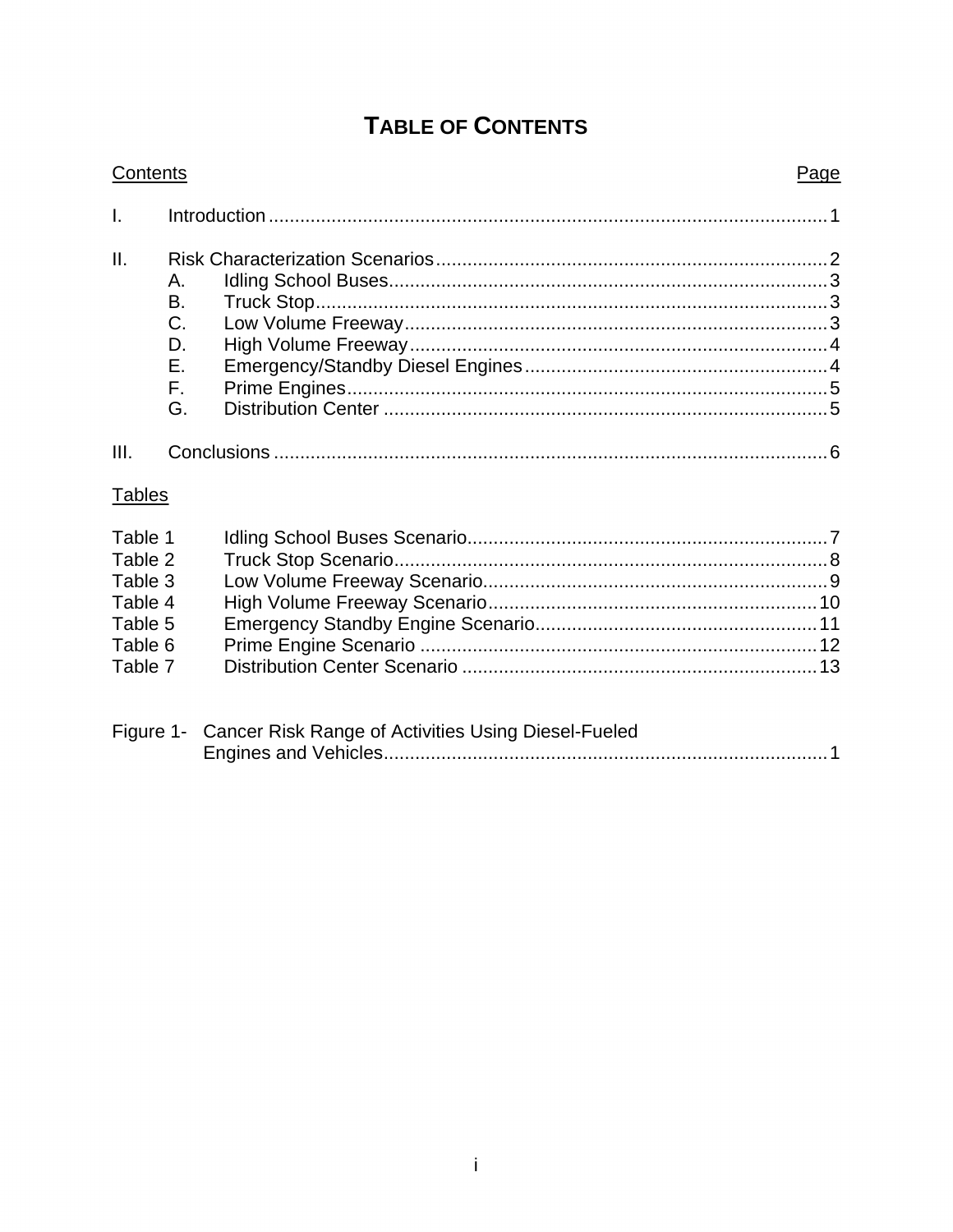# **I. INTRODUCTION**

The purpose of the risk characterization scenarios is to estimate, through air dispersion modeling, the 70-year cancer risk associated with typical diesel-fueled engine or vehicle activities. The risk assessment methodologies followed by ARB staff in preparing the risk characterization scenarios are consistent with the California Air Pollution Control officers Association (CAPCOA) "Hot Spots" Program Revised 1992 Risk Assessment Guidelines, October 1993.

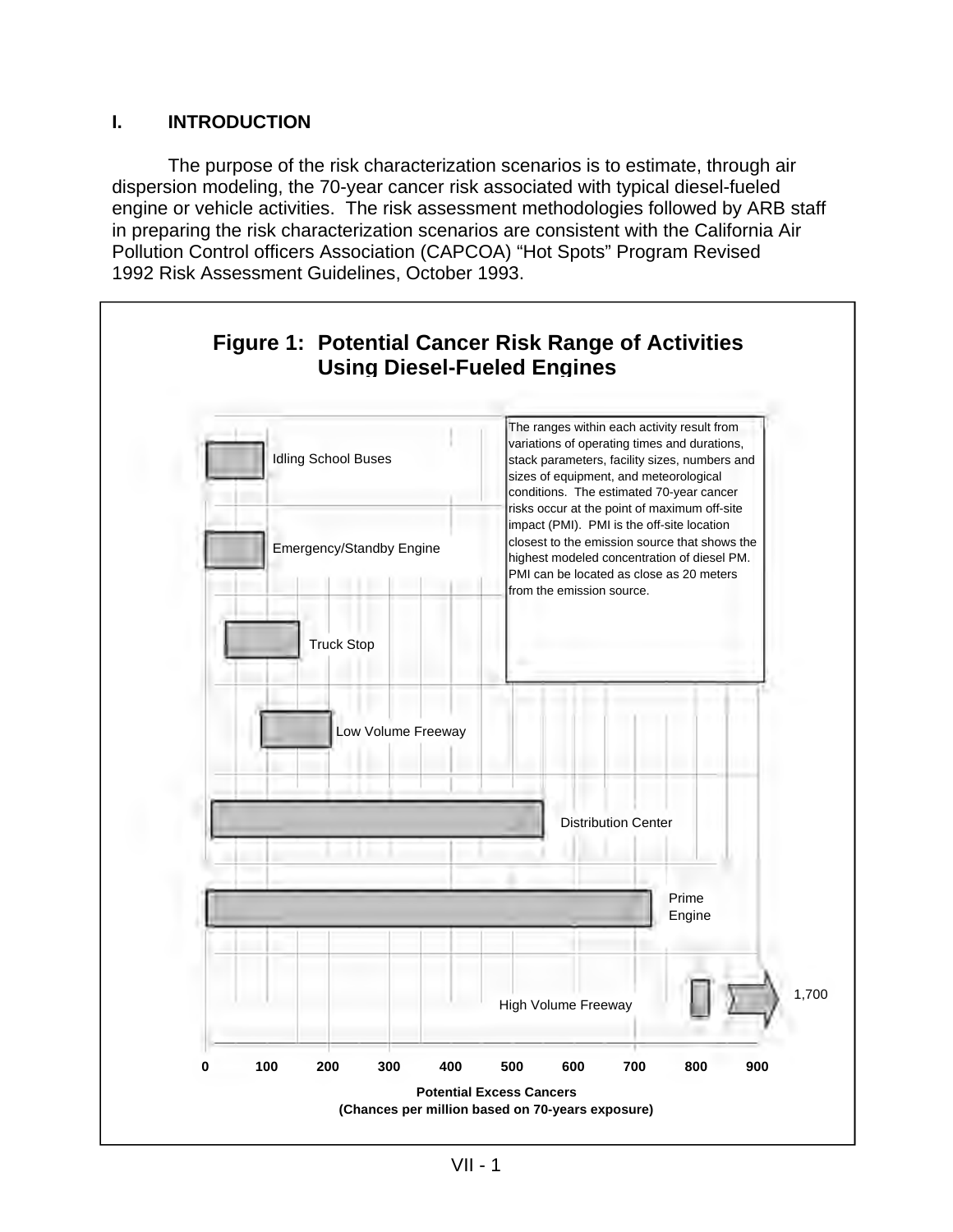The estimated risks presented in Figure 1, and the assumptions used to determine these risks, are not based on a specific source of diesel PM. Instead, general assumptions bracketing a fairly broad range of possible operating scenarios were used. The estimated risks are based on the diesel PM concentration at the point of maximum impact as determined using air dispersion modeling. The estimated risk ranges are used to provide a "qualitative" assessment of potential risk levels near sources of diesel PM. These estimates are based on the risk assessment methodology and assumptions identified below. Actual risk levels from these types of sources at any individual site will vary due to site specific parameters, including equipment technologies and emission rates, fuel properties, operating schedules, meteorology, and the actual location of off-site receptors.

We have chosen seven different operations or activities based on their prevalence throughout California, and their potential to increase Californians' exposure to diesel particulate matter (PM). These include idling school buses, truck stops, low volume freeways, high volume freeways, emergency/standby engines, prime engines, and distribution centers. Figure 1 shows the range of 70-year cancer risks associated with each of the seven scenarios. We chose the off-site point of maximum impact (PMI) as the location where our estimated 70-year potential cancer risks occur. PMI can be characterized as the off-site location closest to the emissions source that shows the highest modeled concentration of diesel PM.

Meteorological data are a site-specific parameter that is input to the air dispersion model to calculate concentrations and subsequent risk. It is important to indicate its variability in our analysis. For this initial effort, meteorological variability is addressed by performing the air dispersion modeling analysis with data from Anaheim and Concord. We recognize that there are over one hundred possible sources for meteorological data in California and more work may need to be performed to more completely determine the meteorological variability throughout California. However, we do not expect further refinements to significantly change our conclusions.

The modeling results of the completed scenarios are characterized as estimates of potential excess cancer risks in chances per million per microgram of diesel PM in a cubic meter of air over a 70-year lifetime. The estimated 70-year potential cancer risks in Figure 1 are based on the modeled diesel PM concentrations at the point of maximum impact (PMI). Potential cancer risk is calculated by multiplying the annual average concentration from inhalation exposure by the Unit Risk Factor (URF) for diesel PM (i.e., 300 x 10<sup>-6</sup> ( $\mu$ g/m<sup>3</sup>)<sup>-1</sup>). We expect the potential cancer risks for the majority of these activities in California to fall within the ranges illustrated in Figure 1.

#### **II. RISK CHARACTERIZATION SCENARIOS**

In all but the freeway scenario, we used the Industrial Source Complex Short-Term (ISCST3) air dispersion model. In the freeway scenario, the California Line Source Dispersion (CALINE4) Model was used. The range of estimated 70-year cancer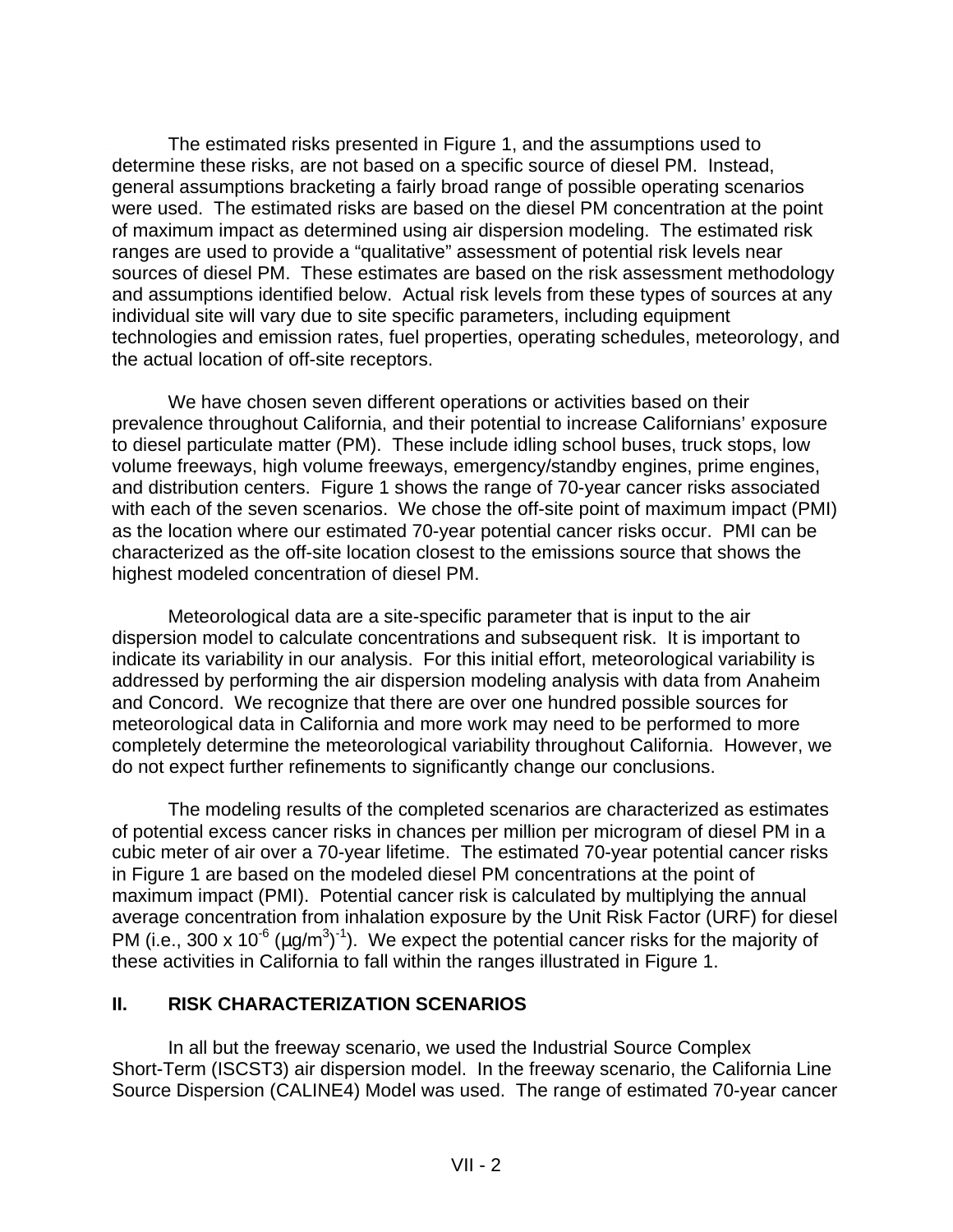risks depicted in Figure 1 are considered to occur at the point of maximum offsite impact. PMI is the off-site location closest to the emission source that shows the highest modeled concentration of diesel PM. The PMI can be located as close as 20 meters from the emission point.

# **A. Idling School Buses**

In this scenario, we evaluated diesel PM emissions resulting from the loading and unloading of school children in the designated loading zone. We modeled idling and running diesel PM emissions (both entering and leaving the loading zone) that only occurred in the designated loading zone. We assumed the buses were moving for 27 seconds per event, and we varied the idling times in each modeling run from two minutes to 15 minutes per bus. We assumed five, 78 passenger school buses (pre-1994 model years) delivered and picked-up students in a designated area at the school twice a day (i.e., between 8:00 a.m. - 9:00 a.m. and 2:00 p.m. - 3:00 p.m.). Five buses idling for two minutes per event represent the lower end of the risk range, and 20 buses idling for 15 minutes per event represent the upper end of the risk range. For more details, see Table 1.

# **B. Truck Stop**

In this scenario, we evaluated the diesel PM emissions associated with a five-acre truck stop. We assumed an average of 5 diesel-fueled trucks per hour used this facility, 24 hours per day, 365 days per year. We assumed 10 percent of all the trucks have transport refrigeration units (TRUs) that cycle-on 10 percent of the time, while on-site. Cycling means the diesel engine of a TRU is running to achieve or maintain the temperature setting of the TRU. The temperature setting, and the allowable temperature range, is dependent on the product being transported. We increased the number of trucks and the size of the truck stop to 25 per hour in the 25-acre truck stop. The five-acre truck stop represents the lower end of the risk range, and the 25-acre truck stop represents the upper end of the risk range. Area one, the parking lot, is 30 percent of the entire surface area of the truck stop. Area two is the area around the diesel fuel pumps. The emissions generated in area two resulted from the refueling of trucks, and from the cycling of TRUs. For more details, see Table 2.

# **C. Low Volume Freeway**

In this scenario, we evaluated diesel PM emissions resulting from heavy heavy-duty (HHD) diesel-fueled truck activity on a four-kilometer segment of freeway. A brief analysis of the composition of diesel-fueled vehicles on a freeway segment demonstrated that HHD diesel-fueled trucks predominated. The freeway has three lanes in each direction. Receptors were placed perpendicular to the freeway segment, and may be as close as 20 meters from the edge of the freeway. Sound walls and other obstructions were not considered in the evaluation. We modeled a truck traffic flow of 2,000 trucks per day.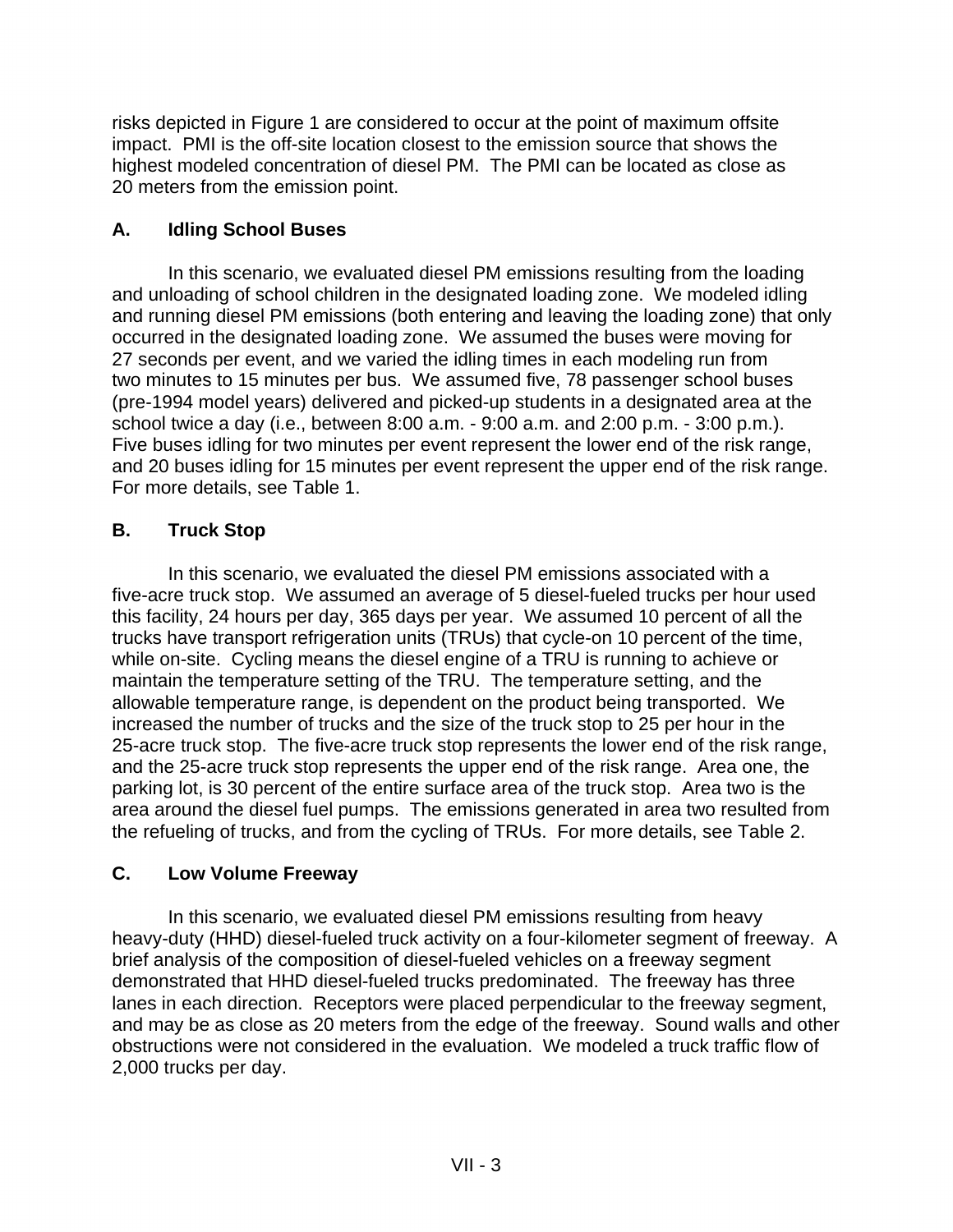Except for meteorological data, all inputs in our air dispersion modeling runs were the same (See Table 3). The low and high ends of the cancer risk range were generated as a result of the variability in Concord and Anaheim meteorological data. Concord meteorological data gave us the low end of the risk range, while Anaheim meteorological data gave us the high end of our risk range. For more details, see Table 3.

#### **D. High Volume Freeway**

This scenario is a similar approach to the low volume freeway scenario except a HHD diesel-fueled truck traffic flow of 20,000 trucks per day. The low and high ends of the cancer risk range were also generated as a result of the variability in Concord and Anaheim meteorological data, respectively. For more details, see Table 4.

# **E. Emergency/Standby Diesel Engines**

In this scenario, we evaluated diesel PM emissions resulting from intermittent maintenance operations of emergency or standby diesel-fueled engines. We chose a 306 hp engine and a 1,109 HP engine, due to availability of PM emissions data at various loads. Based on data from operators of emergency standby engines, the engines were assumed to operate 12 to 100 hours per year from 10 to 100 percent load. A ISO 8178 composite diesel PM emission factor of 0.1 grams per brake horsepower-hour (g/bhp-hr) was used to represent the newest engines available, while a ISO 8178 composite diesel PM emission factor of 1.0 grams per brake horsepower-hour was used to represent the oldest existing engines.

To generate the low end of the cancer risk range, we used a 1,109 HP engine operating at 100% load for 12 hours per year with an emission factor of 0.0757 g/bhp-hr. Data provided by industry show engines operating at 100 percent load emit a slightly lower amount of diesel PM emissions on a g/bhp-hr basis. The ARB staff adjusted the ISO 8178 composite emission factor to account for this decrease in emissions. The high load and increased horsepower of the larger engine increase dispersion because of the higher exhaust temperature and flowrate, thereby decreasing the maximum risk of cancer. The lesser amount of time for the release also contributes to decreasing the maximum risk of cancer. We assumed the diesel PM emissions were released at the time of day with the best dispersion conditions (6:00 a.m.) using Concord meteorological data.

The high end of the cancer risk range was determined using a 306 HP engine operating at 10 percent load for 100 hours per year with an emission factor of 2.78173 g/bhp-hr. Data provided by industry show engines operating at 10 percent load emit a significantly larger amount of diesel PM emissions on a g/bhp-hr basis. The ARB staff adjusted the ISO 8178 composite emission factor to account for this increase in emissions. The low load and decreased horsepower of the smaller engine decrease dispersion because of the lower exhaust temperature and flowrate, thereby increasing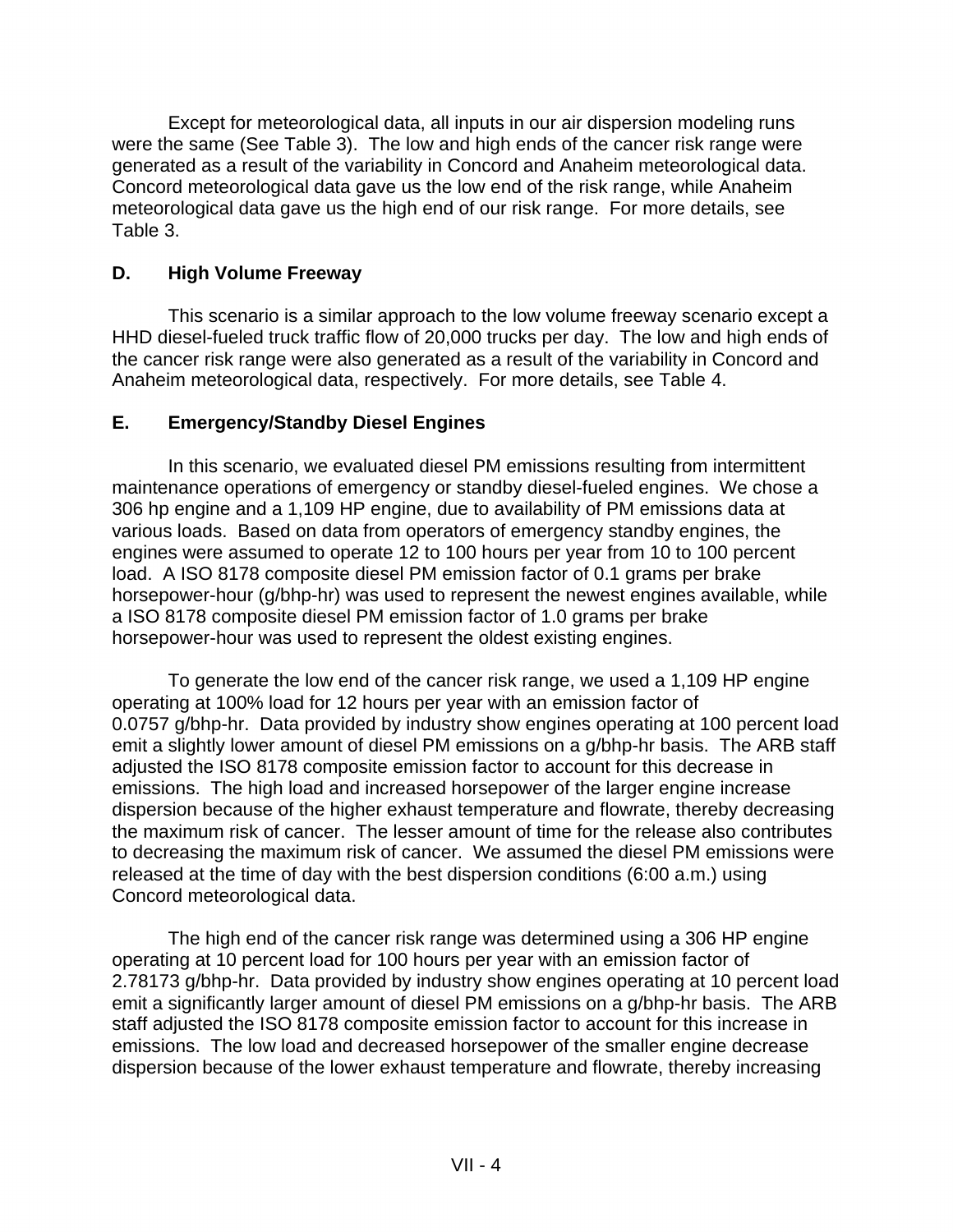the maximum risk of cancer. The greater amount of time for the release also contributes to increasing the maximum risk of cancer.

In addition to increased diesel PM emissions, the diesel PM emissions were modeled as if released during the time of the day with the worst dispersion conditions (3:00 p.m.) using Anaheim meteorological data. For more details, see Table 5.

## **F. Prime Engines**

In this scenario, we evaluated diesel PM emissions from prime engines. Prime engines are used in a variety of applications, e.g., compressors, cranes, generators, pumps (including agricultural pumps), grinders, or screening units. Engines used in agricultural irrigation operations represent about two-thirds of the engines in prime applications. The size and operation of prime engines are highly variable, depending on the specific operation. Data provided by local air districts showed that high use engines have a wide range of horsepower ratings. We chose a 420 HP engine and a 1490 HP engine to generate, respectively, the high and low ends of the cancer risk range. We chose these engines due to availability of engine operating parameters at various loads.

To generate the lower end of the potential cancer risk range at the point of maximum impact, we used a 1,490 HP engine operating at 100% load for 100 hours per year with an emission factor of 0.1 g/bhp-hr. The high load and increased horsepower of the larger engine increase dispersion because of the higher exhaust temperature, thereby decreasing the maximum risk of cancer. The lesser amount of time for the release also contributes to decreasing the maximum risk of cancer. We assumed the diesel PM emissions were released at the time of day with the best dispersion conditions (6:00 a.m.) using Concord meteorological data.

 To generate the higher end of the potential cancer risk range at the point of maximum impact, we used a 420 HP engine operating at 80 percent load for 2,080 hours per year with an emission factor of 1.0 g/bhp-hr. The lower load and decreased horsepower of the smaller engine decrease dispersion because of the lower exhaust temperature, thereby increasing the maximum risk of cancer. Decreasing the load to 10 percent was not practical for simulating an engine working for a lengthy amount of time. The greater amount of time for the release also contributes to increasing the maximum risk of cancer. We modeled the diesel PM emission as if they were released during the time of the day with the worst dispersion conditions (12:00 p.m. to 5:00 p.m.) using Anaheim meteorological data. For more details, see Table 6. The stack diameters for the low and high end risk ranges were taken from the table found in U.S. EPA guidance listed in 40 CFR PART 86.884-8 (c)(4).

#### **G. Distribution Center**

In this scenario, we evaluated diesel PM emissions associated with the shipping and receiving of goods at a distribution center. We modeled two facilities to create a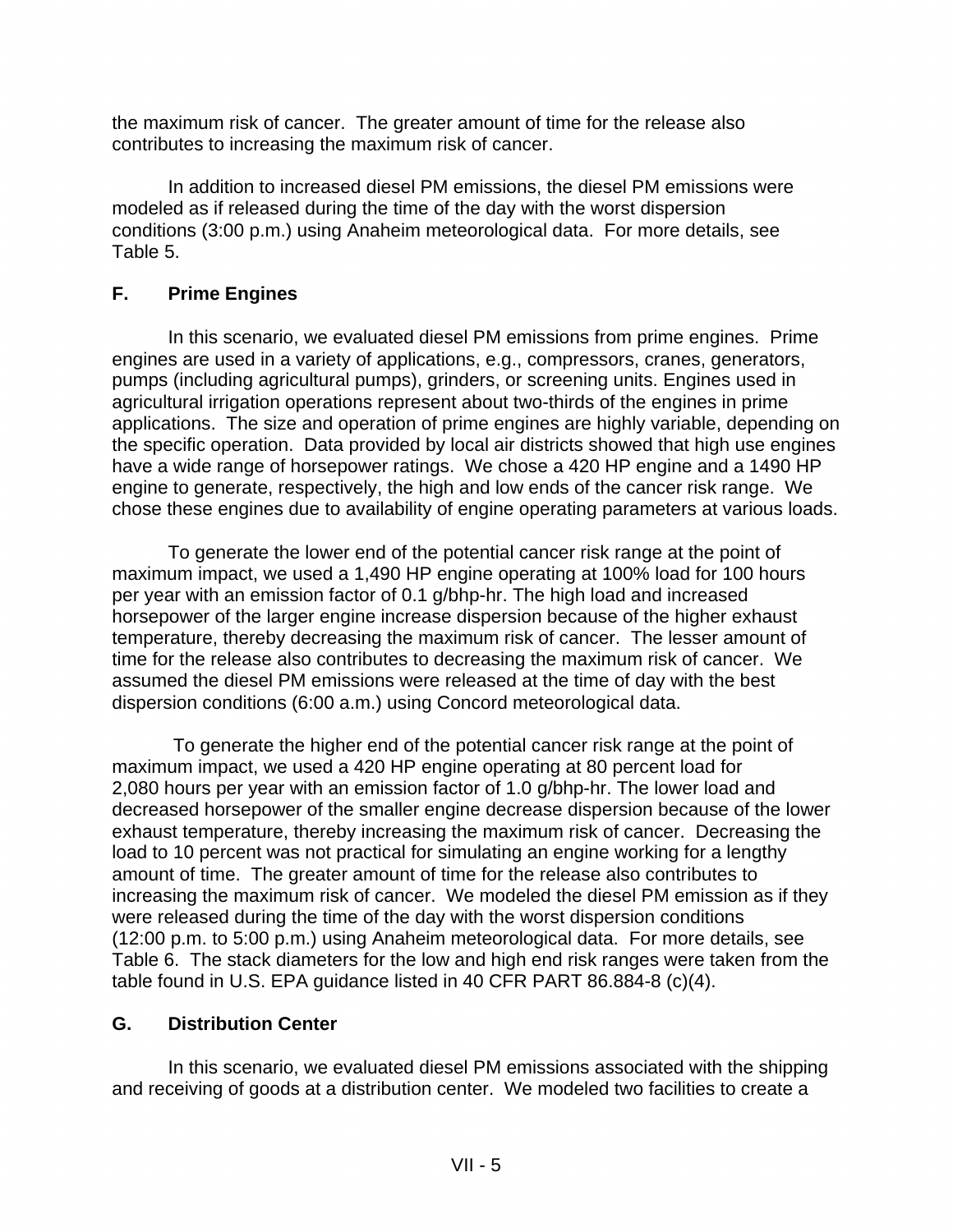range of risks. The following operating parameters occurred at both facilities: We assumed that the HHD diesel-fueled trucks idled for one minute at the refueling station (area 1), and the trucks idled for five minutes in the shipping or receiving areas (areas 2, 3, and 4). Area 5 is the facility, and the emissions rate specified in Table 7 represents traveling over this route. We also assumed the TRU's diesel-fueled engines run for 60 minutes to reach the desired temperature for the product being shipped.

To generate the low end of the cancer risk range, we modeled the diesel-emitting activities associated with the shipping and receiving of goods from 200 HHD diesel-fueled trucks. We assumed this distribution center did not use TRU's. We also assumed only 100 of the trucks refueled on-site every day.

To generate the high end of the cancer risk range, we modeled the diesel-emitting activities associated with the shipping and receiving of goods from 700 HHD diesel-fueled trucks (400 of the trucks have TRUs). We assumed all of the trucks refueled on-site every day. In addition to the time needed for a TRU to reach the desired temperature, we assumed the TRUs cycled 25 percent of the time for two hours (i.e., 15 minutes every hour for two hours). All diesel-emitting activities mentioned above occur over a 24-hour period. The distribution center operates 24 hours per day, 365 days per year. For more details, see Table 7.

### **III. CONCLUSIONS**

While our risk characterization scenarios are hypothetical by design, we believe they represent the range of potential cancer risks that could occur at such an activity in California. Keep in mind that the potential ranges of risks characterized in the scenarios occur at the PMI, which is the off-site location closest to the emission source that shows the highest modeled concentration. We assumed in all the scenarios that a residence is located at the PMI, and the PMI can be located as close as 20 meters from the emission source. We conclude from the results of our analyses that all categories of diesel-fueled engines or vehicles may need to further reduce their emissions of diesel PM to adequately protect the health of all Californians.

However, many factors greatly influence the determination of whether a diesel PM emitting activity or operation poses a significant health risk, such as the size of an operation, the frequency of the activity, the age of the vehicles or engines, and the location of the sensitive receptors in relation to the diesel PM emitting sources. Other critical factors are the air dispersion model used to characterize the risk, emission factors, meteorological data, and modeling configuration such as area source, point source, and volume source. Because of these uncertainties, it must be recognized that the most accurate estimate of potential cancer risk of any diesel PM operation or activity should be based on site-specific information and meteorology.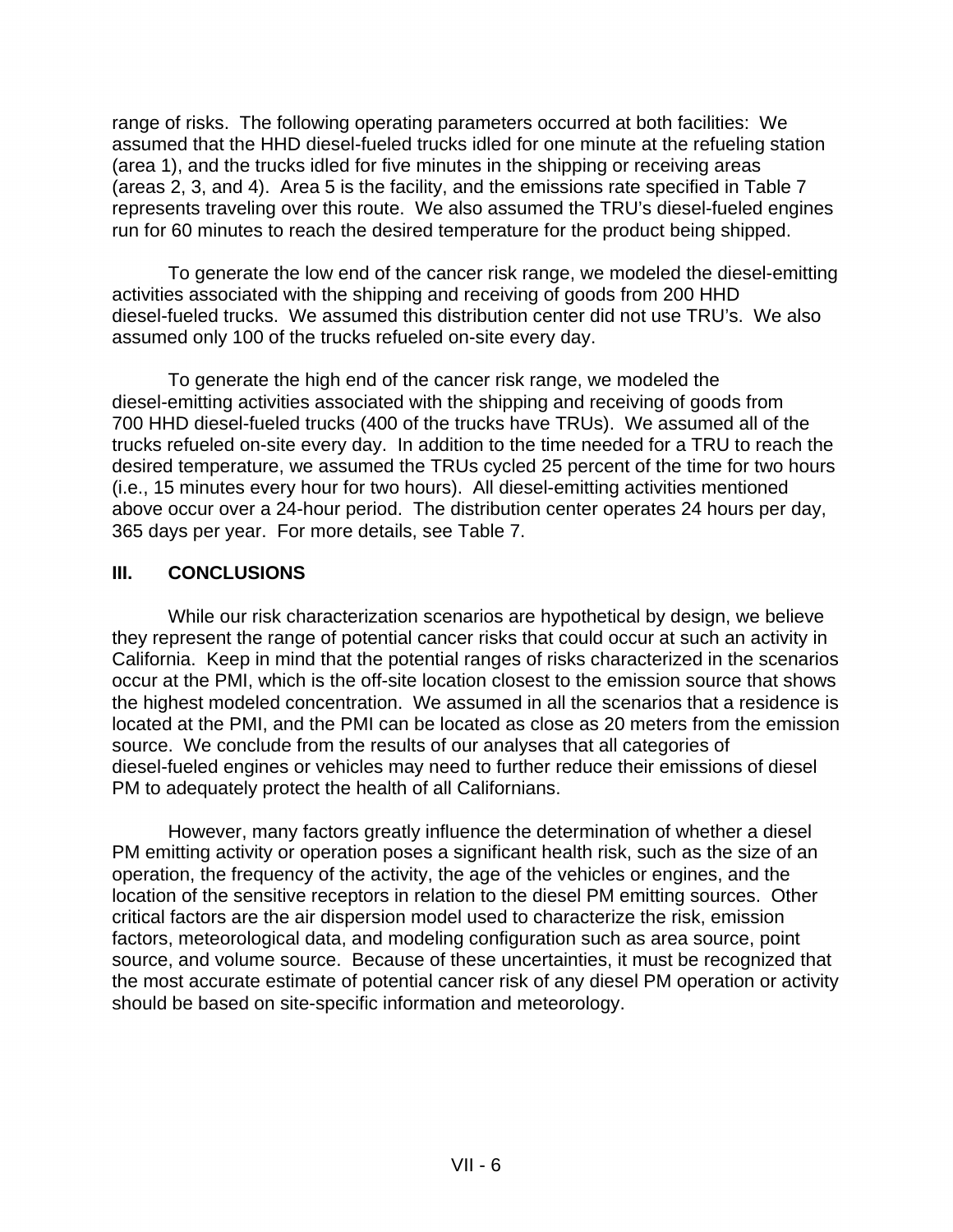| Table 1: Idling School Buses Scenario |                  |  |  |  |  |
|---------------------------------------|------------------|--|--|--|--|
| <b>Low Risk</b>                       | <b>High Risk</b> |  |  |  |  |
| 5 buses                               | 20 buses         |  |  |  |  |
|                                       | $2.52$ g/hour    |  |  |  |  |
| $0.67$ g/mile                         |                  |  |  |  |  |
| 366 K                                 |                  |  |  |  |  |
|                                       | 0.6 meters       |  |  |  |  |
| 0.1 meters                            |                  |  |  |  |  |
| $0.01$ m/sec                          |                  |  |  |  |  |
|                                       |                  |  |  |  |  |

| <b>Activity</b>                              | <b>Low Risk</b>                              | <b>High Risk</b>                              |
|----------------------------------------------|----------------------------------------------|-----------------------------------------------|
| Idling Time Per School Bus.                  | 2 minutes, twice a day,<br>180 days per year | 15 minutes, twice a day,<br>180 days per year |
| <b>Traveling Distance Per School</b><br>Bus. | 60 meters                                    | 60 meters                                     |

| <b>ISCST3 Input Parameters</b>   |                      | <b>Low Risk</b>         | <b>High Risk</b>                                                                                     |                            |  |  |
|----------------------------------|----------------------|-------------------------|------------------------------------------------------------------------------------------------------|----------------------------|--|--|
|                                  | <b>Idle</b>          | <b>Moving</b>           | <b>Idle</b>                                                                                          | <b>Moving</b>              |  |  |
| Source Type                      | Area Source<br>Point |                         | Staff assumed the cancer                                                                             |                            |  |  |
|                                  | Source               | 60 m x 6.6 m            |                                                                                                      | risk would be linear, with |  |  |
| <b>Emission Rate</b>             | $0.0007$ g/s         | $1.175 \times 10^{-5}$  | 20 buses in intervals of                                                                             |                            |  |  |
|                                  |                      | $g/s-m^2$               | 5 buses with each bus                                                                                |                            |  |  |
| <b>Hourly Scalar Factor</b>      | 0.01644              | 0.003678                | idling 15 minutes.                                                                                   |                            |  |  |
| <b>Model Option</b>              |                      | Rural                   | Therefore, staff multiplied<br>the low end of the risk                                               |                            |  |  |
| <b>Time Emissions Are Being</b>  |                      |                         |                                                                                                      |                            |  |  |
| Emitted                          | 8 a.m. & 2 p.m.      |                         | range by 4 to account for<br>20 buses, and then<br>multiplied by 7.5 to<br>account for 15 minutes of |                            |  |  |
| <b>Flagpole Height</b>           | 1.2 meters           |                         |                                                                                                      |                            |  |  |
| <b>Release Height</b>            | 0.6 meters           |                         |                                                                                                      |                            |  |  |
| $F_{z0}$                         | <b>NA</b>            | 1.39                    | idling time.                                                                                         |                            |  |  |
| <b>Stack Velocity</b>            | $0.01$ m/sec         | <b>NA</b>               |                                                                                                      |                            |  |  |
| <b>Stack Temperature</b>         | 366 K                | <b>NA</b>               |                                                                                                      |                            |  |  |
| <b>MET</b> Data                  | Anaheim              |                         |                                                                                                      | Concord                    |  |  |
| <b>Closest Receptor Location</b> |                      | 20 m from source center |                                                                                                      | 20 m from source center    |  |  |

a. United States Environmental Protection Agency, Air and Radiation, Office of Mobile Sources, Emission Facts, April 1998, "Idling Vehicle Emissions" EPA420-F98-014.

b. California Air Resources Board, "Methodology For Estimating Emissions From On-Road Motor Vehicles" Volume II: EMFAC 7G, November 1996.

c. 0.01644 prorates from 1-hour to 2 minutes and 365 days to 180 days.

d. 0.003678 assumes the buses travel the 60 meters at 5 miles/hour and prorates 365 days to 180 days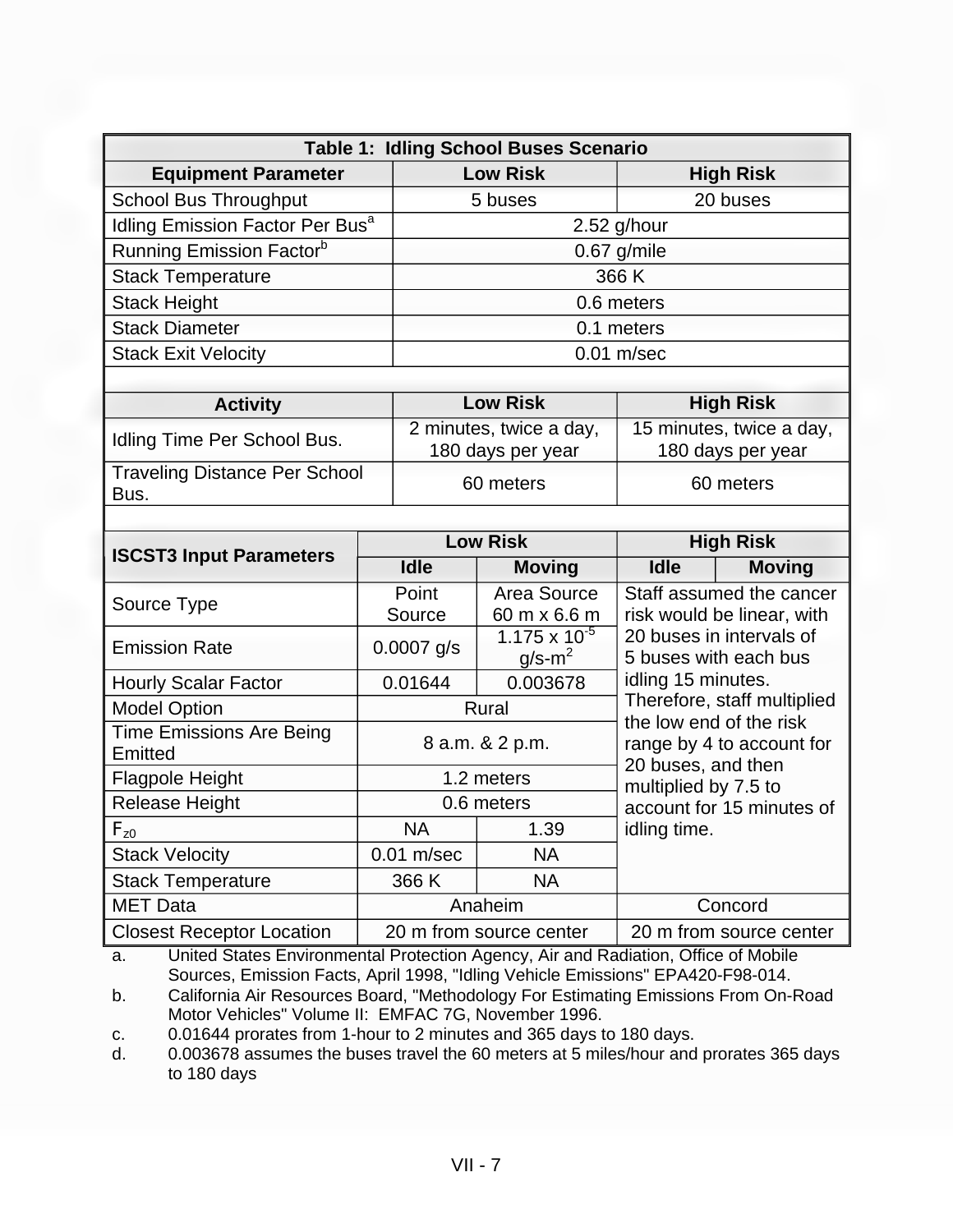| <b>Table 2: Truck Stop Scenario</b>           |                   |                   |                      |                        |                      |                   |                          |                  |  |                   |
|-----------------------------------------------|-------------------|-------------------|----------------------|------------------------|----------------------|-------------------|--------------------------|------------------|--|-------------------|
| <b>Equipment Parameter</b>                    |                   |                   |                      | <b>Low Risk</b>        |                      |                   |                          | <b>High Risk</b> |  |                   |
| <b>Truck Throughput</b>                       |                   |                   |                      | 5 trucks/hour (5-acre) |                      |                   | 25 trucks/hour (25-acre) |                  |  |                   |
| Idling Emission Factor Per Truck <sup>a</sup> |                   |                   |                      |                        |                      |                   |                          | $2.57$ g/hour    |  |                   |
| Running Emission Factor <sup>b</sup>          |                   |                   |                      |                        |                      |                   |                          | $0.67$ g/mile    |  |                   |
| 50 HP TRU Emission Factor <sup>c</sup>        |                   |                   |                      |                        |                      |                   |                          | $0.76$ g/bhp-hr  |  |                   |
| 50 HP TRU Load Factor <sup>c</sup>            |                   |                   |                      |                        |                      |                   |                          | 0.28             |  |                   |
| TRU Emission Rate (35 HP)                     |                   |                   |                      |                        |                      |                   |                          | 0.0021 g/sec     |  |                   |
|                                               | <b>Activity</b>   |                   |                      |                        | <b>Low Risk</b>      |                   |                          |                  |  | <b>High Risk</b>  |
| Area 1                                        |                   | Area <sub>2</sub> |                      | Area 1                 |                      | Area 2            |                          | Area 1           |  | Area 2            |
| Idling<br>time                                | 10                | N/A               |                      | 6 mins/hr              |                      | N/A               |                          | 6 mins/hr        |  | N/A               |
| <b>Travel</b><br>distance                     | percent<br>of all | 90 percent of     |                      | 0.248 mi               |                      | $0.124$ mi        |                          | 0.622 mi         |  | 0.311 mi          |
| <b>TRU</b><br>cycling                         | trucks            | all trucks        |                      | 6 mins/hr              |                      | $1$ min/hr        |                          | 6 mins/hr        |  | 1 min/hr          |
| 24 hours/day, 365 days/year                   |                   |                   |                      |                        |                      |                   |                          |                  |  |                   |
|                                               |                   |                   | <b>Low Risk</b>      |                        |                      |                   | <b>High Risk</b>         |                  |  |                   |
| <b>ISCST3 Input Parameters</b>                |                   |                   | Area 1               |                        |                      | Area <sub>2</sub> |                          | Area 1           |  | Area <sub>2</sub> |
| Source Type                                   |                   |                   | Area Source          |                        | Area Source          |                   |                          |                  |  |                   |
| <b>Area Source Dimensions</b><br>(meters)     |                   |                   |                      | 39.6 x 132             |                      | 92.4 x 132        |                          | 92.4 x 308       |  | 215.6 x 308       |
| Emission Rate ( $g/s/m^2$ )                   |                   |                   | $2.54E-8$            |                        |                      | $7.74E-8$         |                          | 5.39E-8          |  | 7.37E-8           |
| <b>Model Option</b>                           |                   |                   | <b>Rural</b>         |                        |                      | <b>Rural</b>      |                          |                  |  |                   |
| <b>Time Emissions Are Being</b><br>Emitted    |                   |                   | 24 hours/day         |                        | 24 hours/day         |                   |                          |                  |  |                   |
| <b>Flagpole Height</b>                        |                   |                   | 1.5 meters           |                        | 1.5 meters           |                   |                          |                  |  |                   |
| <b>Release Height</b>                         |                   |                   | 4.15 meters          |                        | 4.15 meters          |                   |                          |                  |  |                   |
| $F_{z0}$                                      |                   |                   | 1.39                 |                        | 1.39                 |                   |                          |                  |  |                   |
| <b>MET Data</b>                               |                   |                   |                      | Anaheim                |                      | Anaheim           |                          |                  |  |                   |
| <b>Closest Receptor Location</b>              |                   |                   | 20 m from fence line |                        | 20 m from fence line |                   |                          |                  |  |                   |

a. United States Environmental Protection Agency, Air and Radiation, Office of Mobile Sources, Emission Facts, April 1998, "Idling Vehicle Emissions" EPA420-F98-014.

b. California Air Resources Board, "Methodology For Estimating Emissions From On-Road Motor Vehicles" Volume II: EMFAC 7G, November 1996.

c. California Air Resources Board, "California's Emissions Inventory of Off-Road Large Compression-Ignited Engines ( $\geq$  25 hp) Using the New OFFROAD Emissions Model," January 2000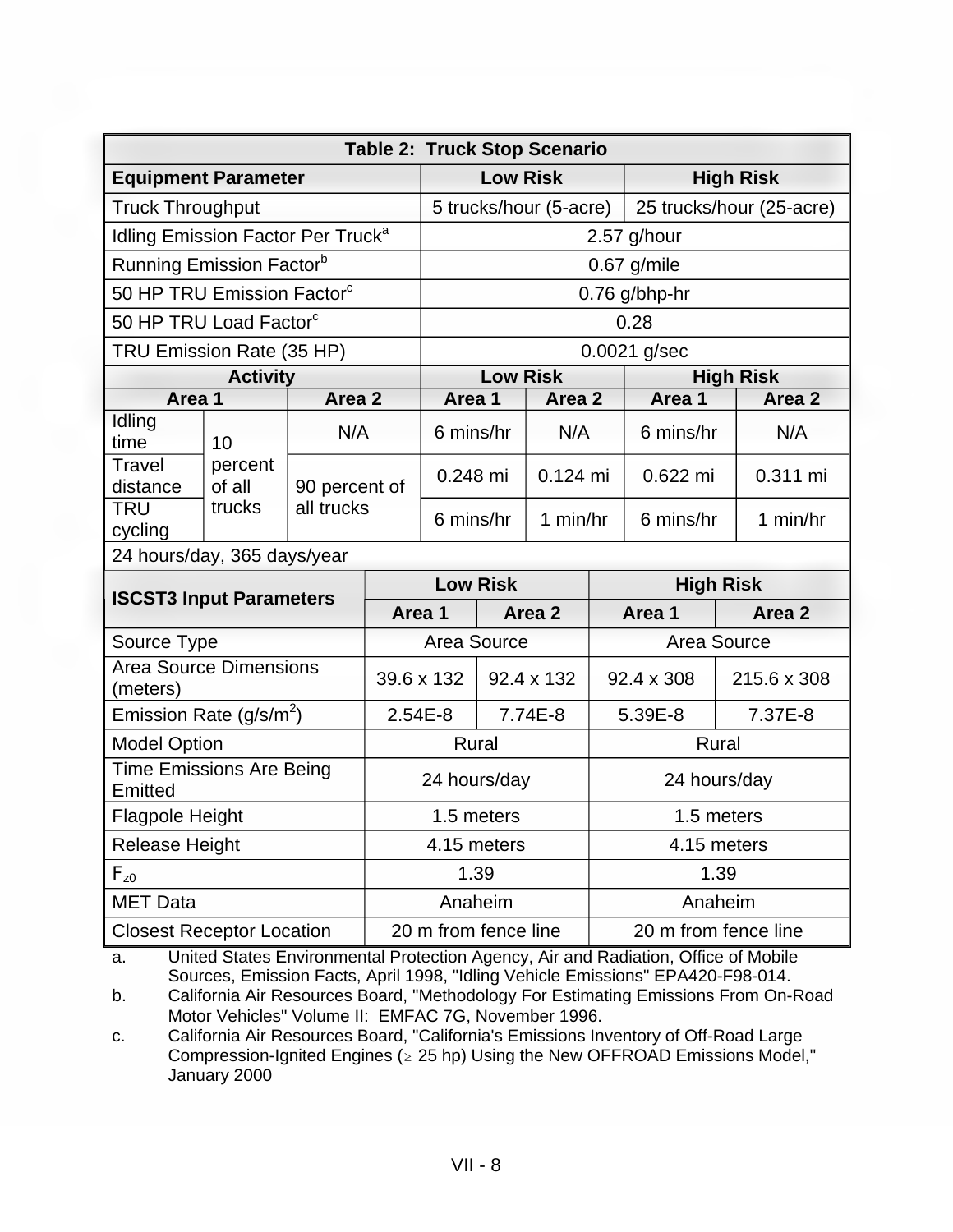| <b>Table 3: Low Volume Freeway Scenario</b>     |                           |                                                                                                                                                                |                                           |  |
|-------------------------------------------------|---------------------------|----------------------------------------------------------------------------------------------------------------------------------------------------------------|-------------------------------------------|--|
| <b>Equipment Parameter</b>                      |                           | <b>Low Risk</b>                                                                                                                                                | <b>High Risk</b>                          |  |
| <b>Freeway Throughput</b>                       |                           |                                                                                                                                                                | 2,000 trucks per day (low volume freeway) |  |
| Running Emission Factor <sup>a</sup>            |                           |                                                                                                                                                                | $0.67$ g/mile                             |  |
|                                                 |                           |                                                                                                                                                                |                                           |  |
| <b>Activity</b>                                 |                           | <b>Low Risk</b>                                                                                                                                                | <b>High Risk</b>                          |  |
| <b>Diurnal Variation</b>                        |                           | Peak Hours 8am - 3pm<br>Off-Peak Hours 10pm - 3am<br>Off-Peak Throughput Approximately 10 percent of<br>Peak Throughput<br>Daily, 365 days per year            |                                           |  |
| Freeway segment analyzed.                       |                           | 4 kilometers segment length, 3 lanes in each<br>direction                                                                                                      |                                           |  |
| <b>CALINE-4 Additional</b><br><b>Parameters</b> |                           | <b>Low Risk</b>                                                                                                                                                | <b>High Risk</b>                          |  |
| <b>Line Source</b>                              |                           | 4,000 meters length by four links spaced 3.66 meters<br>apart with center median. (0.0, 0.3, 0.7 of flow in lanes<br>number one, two, and three, respectively) |                                           |  |
| <b>Flagpole Height</b>                          |                           | 1.5 <sub>m</sub>                                                                                                                                               |                                           |  |
| $F_{z0}$                                        |                           | Links normally 9.66 m wide are assigned widths of<br>11.7 m to account for initial dispersion of a truck<br>compared to an automobile.                         |                                           |  |
| Meteorological Data                             |                           | Anaheim<br>Concord                                                                                                                                             |                                           |  |
| <b>Closest Receptor Location</b>                | 20 m from edge of freeway |                                                                                                                                                                |                                           |  |

a. California Air Resources Board, "Methodology For Estimating Emissions From On-Road Motor Vehicles" Volume II: EMFAC 7G, November 1996.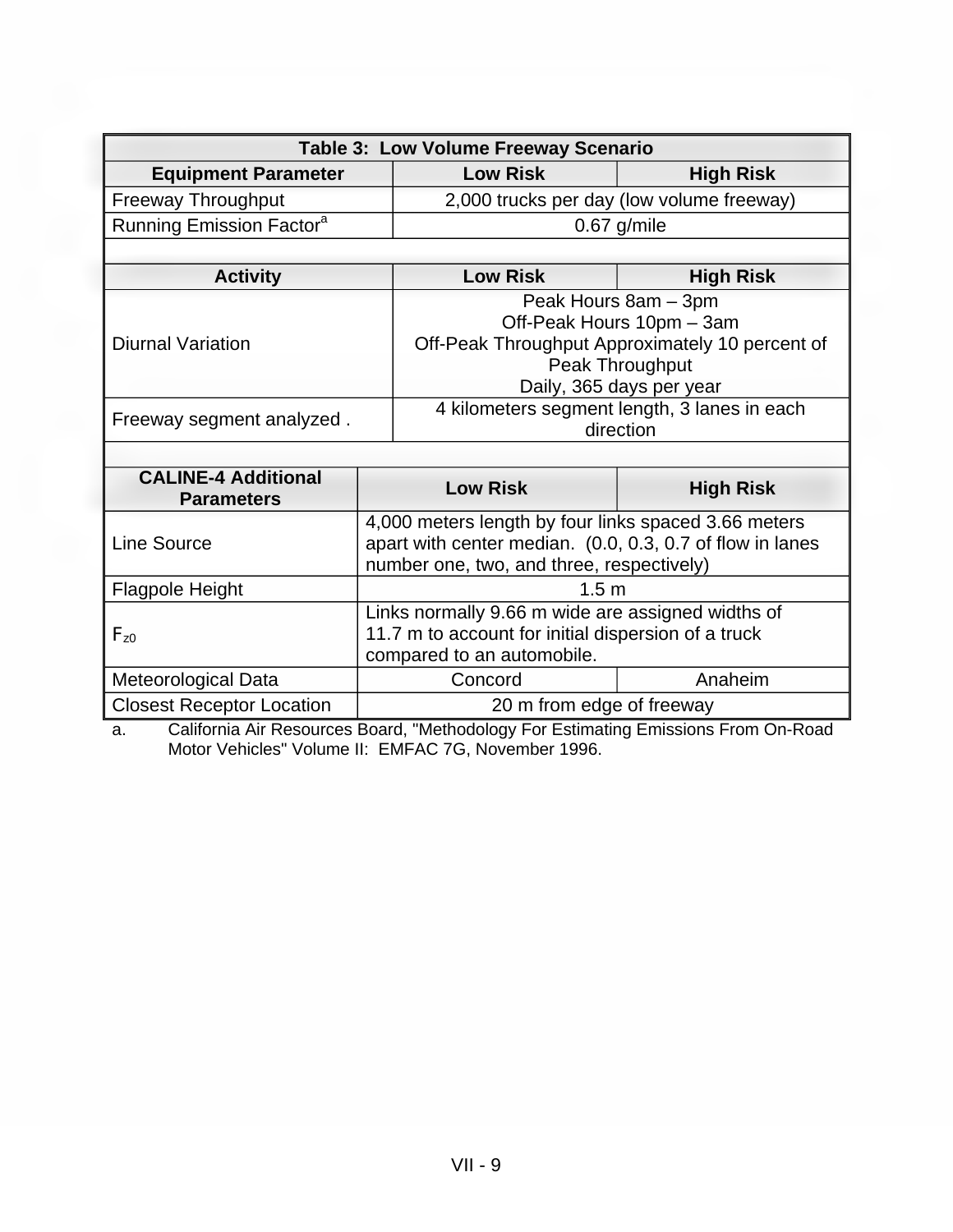| Table 4: High Volume Freeway Scenario           |                                                                                                                                                                |                                                                                                                                                                 |  |  |
|-------------------------------------------------|----------------------------------------------------------------------------------------------------------------------------------------------------------------|-----------------------------------------------------------------------------------------------------------------------------------------------------------------|--|--|
| <b>Equipment Parameter</b>                      | <b>Low Risk</b>                                                                                                                                                | <b>High Risk</b>                                                                                                                                                |  |  |
| <b>Freeway Throughput</b>                       |                                                                                                                                                                | 20,000 trucks per day (high volume freeway)                                                                                                                     |  |  |
| Running Emission Factor <sup>a</sup>            |                                                                                                                                                                | $0.67$ g/mile                                                                                                                                                   |  |  |
|                                                 |                                                                                                                                                                |                                                                                                                                                                 |  |  |
| <b>Activity</b>                                 | <b>Low Risk</b>                                                                                                                                                | <b>High Risk</b>                                                                                                                                                |  |  |
| <b>Diurnal Variation</b>                        |                                                                                                                                                                | Peak Hours 8 a.m. - 3 p.m.<br>Off-Peak Hours 10 p.m. - 3 a.m.<br>Off-Peak Throughput Approximately 10 percent of<br>Peak Throughput<br>Daily, 365 days per year |  |  |
| Freeway segment analyzed.                       |                                                                                                                                                                | 4 kilometers segment length, 3 lanes in each<br>direction                                                                                                       |  |  |
| <b>CALINE-4 Additional</b><br><b>Parameters</b> | <b>Low Risk</b>                                                                                                                                                | <b>High Risk</b>                                                                                                                                                |  |  |
| <b>Line Source</b>                              | 4,000 meters length by four links spaced 3.66 meters<br>apart with center median. (0.0, 0.3, 0.7 of flow in lanes<br>number one, two, and three, respectively) |                                                                                                                                                                 |  |  |
| <b>Flagpole Height</b>                          |                                                                                                                                                                | 1.5 <sub>m</sub>                                                                                                                                                |  |  |
| $F_{z0}$                                        | Links normally 9.66 m wide are assigned widths of<br>11.7 m to account for initial dispersion of a truck<br>compared to an automobile.                         |                                                                                                                                                                 |  |  |
|                                                 |                                                                                                                                                                | Anaheim<br>Concord                                                                                                                                              |  |  |
| Meteorological Data                             |                                                                                                                                                                |                                                                                                                                                                 |  |  |

a. California Air Resources Board, "Methodology For Estimating Emissions From On-Road Motor Vehicles" Volume II: EMFAC 7G, November 1996.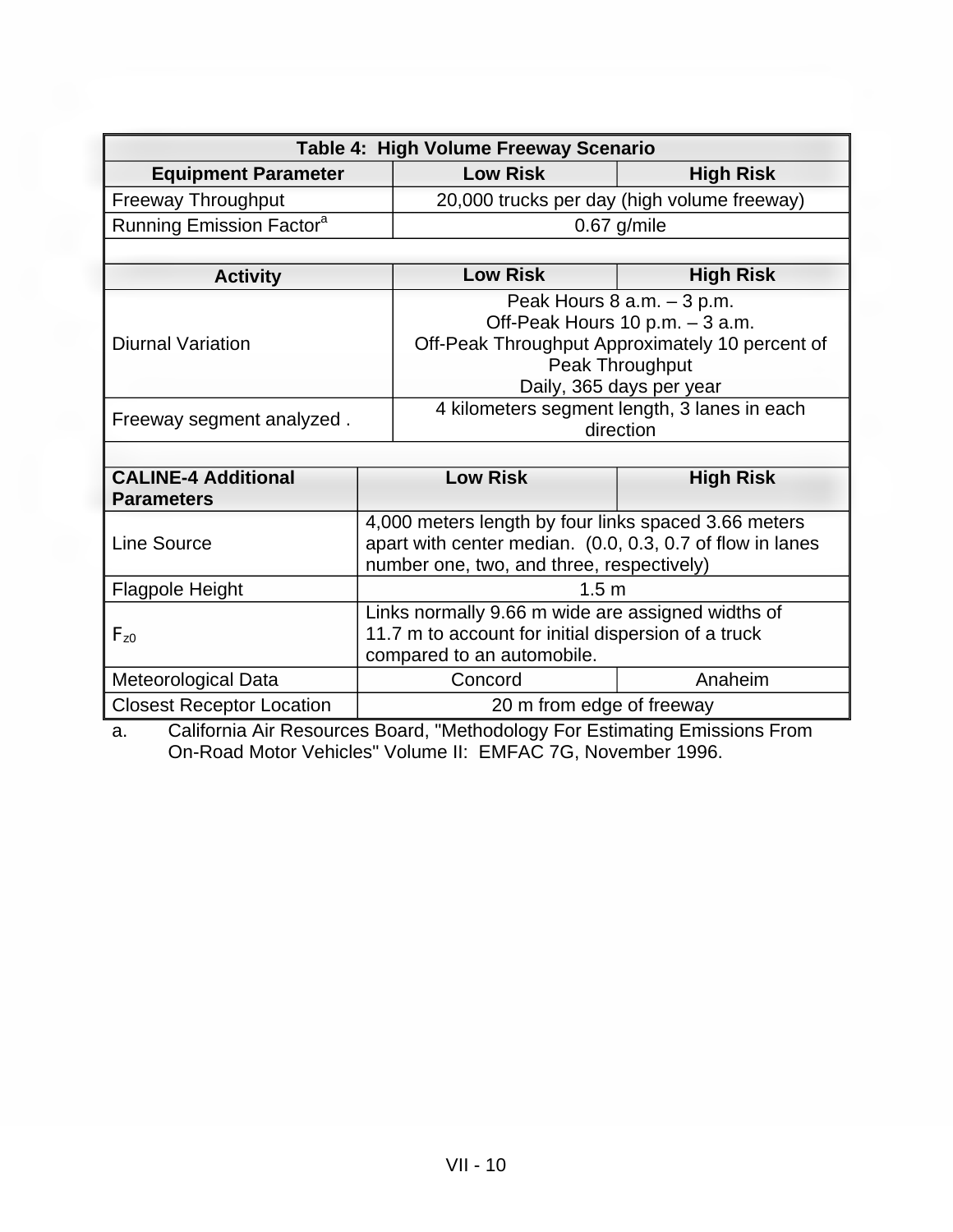| Table 5: Emergency Standby Engine Scenario   |                                         |                                     |  |  |  |  |
|----------------------------------------------|-----------------------------------------|-------------------------------------|--|--|--|--|
| <b>Engine Operating</b><br><b>Parameter</b>  | <b>Low Risk</b>                         | <b>High Risk</b>                    |  |  |  |  |
| Maximum Engine<br>Rating                     | 1,109 HP (1,109 at 100 percent<br>load) | 306 HP (40.4 at 10 percent<br>load) |  |  |  |  |
| ISO 8178 Composite<br><b>Emission Factor</b> | $0.1$ g/bhp-hr                          | $1.0$ g/bhp-hr                      |  |  |  |  |
| <b>Emission Factor</b>                       | 0.075713 g/bhp-hr                       | 2.78173 g/bhp-hr                    |  |  |  |  |
| Load                                         | 100 percent                             | 10 percent                          |  |  |  |  |
| <b>Emission Rate</b>                         | $0.02332$ g/sec                         | 0.031217 g/sec                      |  |  |  |  |
| <b>Stack Temperature</b>                     | 787 K                                   | 536 K                               |  |  |  |  |
| <b>Stack Height</b>                          | 3 <sub>m</sub>                          | 3 <sub>m</sub>                      |  |  |  |  |
| <b>Stack Diameter</b>                        | $0.254 \text{ m}$                       | $0.127 \text{ m}$                   |  |  |  |  |
| <b>Stack Exit Velocity</b>                   | 59.8 m/sec                              | 19.5 m/sec                          |  |  |  |  |

Note: Engine operating parameters based on engine specification sheets provided by engine manufacturers.

| <b>Activity</b>                                  | <b>Low Risk</b>                                                                    | <b>High Risk</b>                                                               |  |  |
|--------------------------------------------------|------------------------------------------------------------------------------------|--------------------------------------------------------------------------------|--|--|
| <b>Emergency Standby</b><br><b>Diesel Engine</b> | A 1,109 HP engine running<br>0.0329 hours/day x 365<br>$days/year = 12 hours/year$ | A 306 HP engine running 0.274<br>hours/day x 365 days/year =<br>100 hours/year |  |  |
| <b>ISCST3 Input</b><br><b>Parameters</b>         | <b>Low Risk</b>                                                                    | <b>High Risk</b>                                                               |  |  |
| Source Type                                      | <b>Point Source</b>                                                                | <b>Point Source</b>                                                            |  |  |
| <b>MET Data</b>                                  | Concord                                                                            | Anaheim                                                                        |  |  |
| <b>Model Option</b>                              | Urban                                                                              | Urban                                                                          |  |  |
| <b>Time Emissions</b><br>Emitted                 | 6 a.m.                                                                             | 3 p.m.                                                                         |  |  |
| <b>Flagpole Height</b>                           | 1.5 <sub>m</sub>                                                                   | 1.5 <sub>m</sub>                                                               |  |  |
| <b>Release Height</b>                            | Same as stack height                                                               | Same as stack height                                                           |  |  |
| <b>Closest Receptor</b><br>Location              | 20 <sub>m</sub>                                                                    | 20 <sub>m</sub>                                                                |  |  |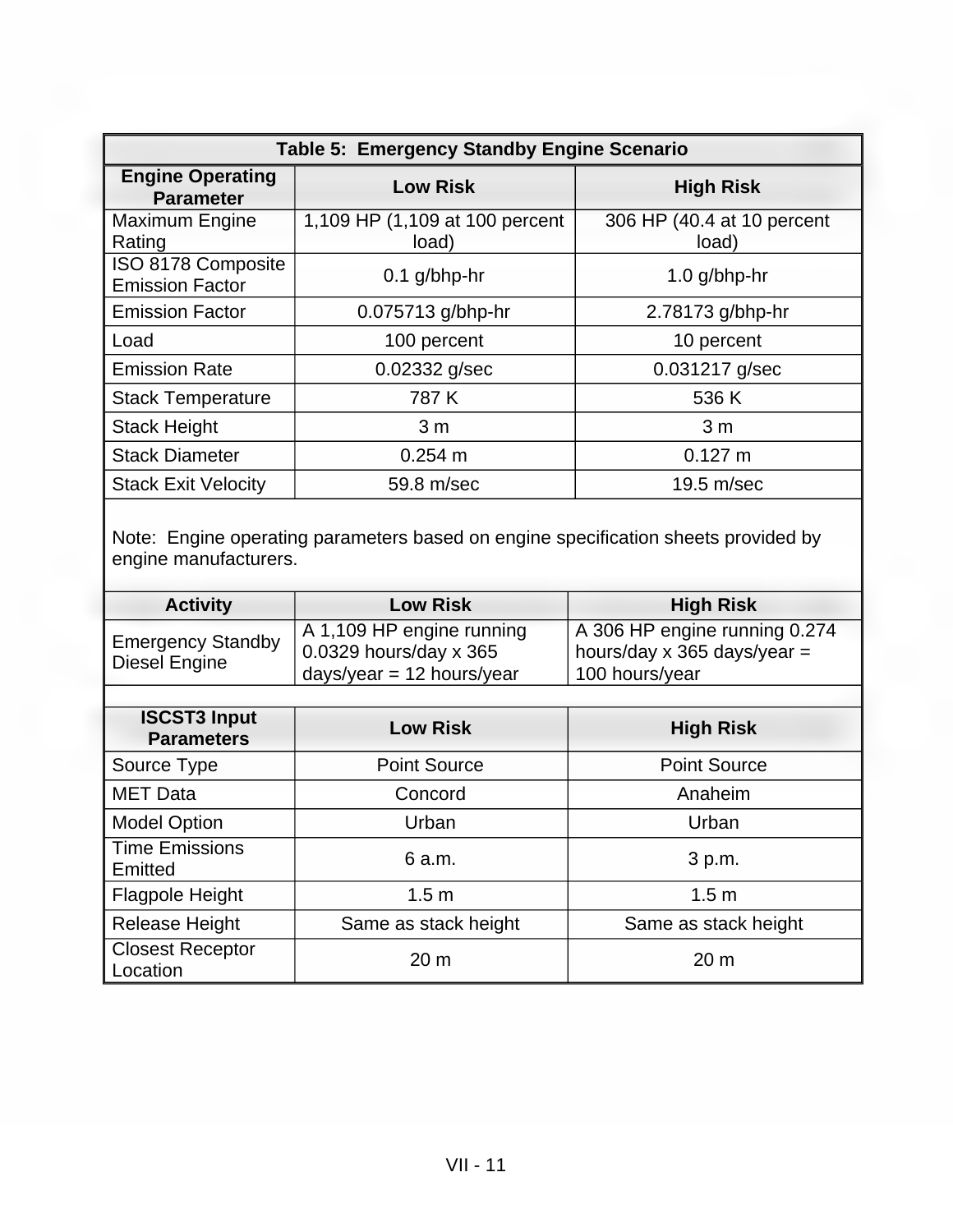| Table 6: Prime Engine Scenario              |                             |                   |  |  |  |
|---------------------------------------------|-----------------------------|-------------------|--|--|--|
| <b>Engine Operating</b><br><b>Parameter</b> | <b>Low Risk</b>             | <b>High Risk</b>  |  |  |  |
| Maximum Engine<br>Rating                    | 1,490 HP                    | 420 HP            |  |  |  |
| <b>Emission Factor</b>                      | $0.1$ g/bhp-hr <sup>*</sup> | 1.0 $g/b$ hp-hr** |  |  |  |
| Load                                        | 100 percent                 | 80 percent        |  |  |  |
| <b>Emission Rate</b>                        | 0.04139 g/sec               | $0.0933$ g/sec    |  |  |  |
| <b>Stack Temperature</b>                    | 769 K                       | 739 K             |  |  |  |
| <b>Stack Height</b>                         | 3 <sub>m</sub>              | 3 <sub>m</sub>    |  |  |  |
| <b>Stack Diameter</b>                       | $0.330 \; m$                | $0.127 \text{ m}$ |  |  |  |
| <b>Stack Exit Velocity</b>                  | 45.4 m/sec                  | 90.8 m/sec        |  |  |  |

\* Current on-road heavy-duty certification standard.

\*\* United States Environmental Protection Agency, Air and Radiation, Office of Air Quality Planning & Standards, Emission Facts, April 1998, "Compilation of Air Pollutant Emission Factors AP-42, Fifth Edition, Volume I: Stationary Point and Area Sources, Chapter 3, Section 3.3 Gasoline and Diesel Industrial Engines" EPA68-D2-0160.

Note: Engine operating parameters based on engine specification sheets provided by engine manufacturers.

| <b>Activity</b>            | <b>Low Risk</b>                                   | <b>High Risk</b>                                                                 |
|----------------------------|---------------------------------------------------|----------------------------------------------------------------------------------|
| <b>Prime Diesel Engine</b> | A 1,490 HP engine running<br>0.274 hour/day x 365 | $\vert$ A 420 HP engine running 0.95 of 6<br>hours/day x 365 days/year = $2,080$ |
|                            | days/year = $100$ hours/year.                     | hours/year.                                                                      |

| <b>ISCST3 Input</b><br><b>Parameters</b> | <b>Low Risk</b>      | <b>High Risk</b>     |  |  |
|------------------------------------------|----------------------|----------------------|--|--|
| Source Type                              | <b>Point Source</b>  | <b>Point Source</b>  |  |  |
| <b>MET Data</b>                          | Concord              | Anaheim              |  |  |
| <b>Model Option</b>                      | Urban                | Urban                |  |  |
| <b>Time Emissions</b><br>Emitted         | 6 a.m.               | Noon - 5 p.m.        |  |  |
| <b>Flagpole Height</b>                   | 1.5 <sub>m</sub>     | 1.5 <sub>m</sub>     |  |  |
| <b>Release Height</b>                    | Same as stack height | Same as stack height |  |  |
| <b>Closest Receptor</b><br>Location      | 20 <sub>m</sub>      | 20 <sub>m</sub>      |  |  |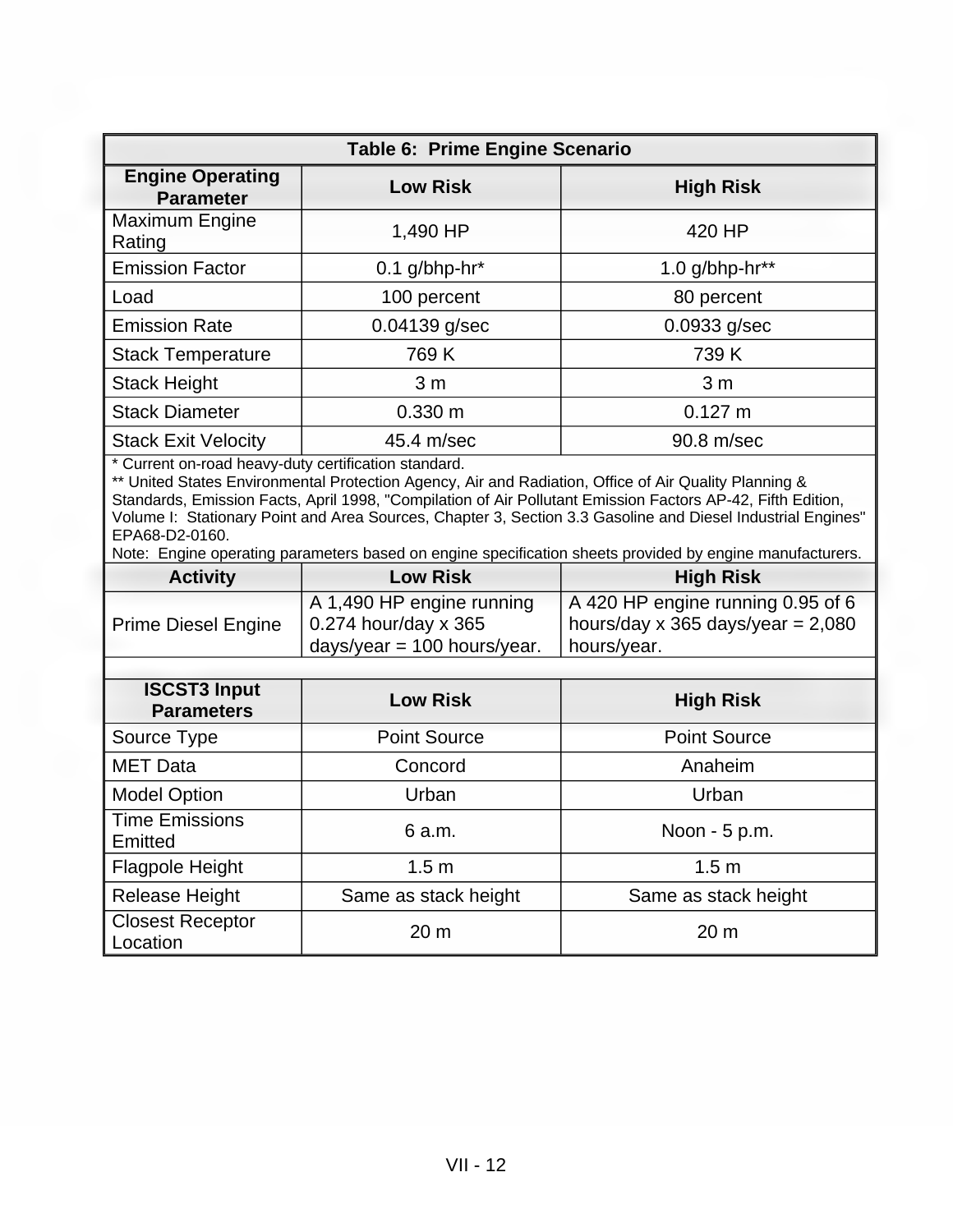| <b>Table 7: Distribution Center Scenario</b>            |                                           |                                                      |                                                                       |                                    |                                     |  |  |  |
|---------------------------------------------------------|-------------------------------------------|------------------------------------------------------|-----------------------------------------------------------------------|------------------------------------|-------------------------------------|--|--|--|
|                                                         | <b>Equipment Parameter</b>                | <b>Low Risk</b>                                      |                                                                       | <b>High Risk</b>                   |                                     |  |  |  |
| Trucks and transportation<br>refrigeration units (TRUs) |                                           | 200 trucks no TRUs                                   |                                                                       | 700 trucks and 400 TRUs            |                                     |  |  |  |
| Idling Emission Factor Per Truck <sup>a</sup>           |                                           | $2.57$ g/hour                                        |                                                                       |                                    |                                     |  |  |  |
| Running Emission Factor <sup>b</sup>                    |                                           | $0.67$ g/mile                                        |                                                                       |                                    |                                     |  |  |  |
| 50 HP TRU Emission Factor <sup>c</sup>                  |                                           | 0.76 g/bhp-hr                                        |                                                                       |                                    |                                     |  |  |  |
| 50 HP TRU Load Factor <sup>c</sup>                      |                                           | 0.28                                                 |                                                                       |                                    |                                     |  |  |  |
| TRU Emission Rate (34.8 HP)                             |                                           | 0.0021 g/sec                                         |                                                                       |                                    |                                     |  |  |  |
| <b>Activity</b>                                         |                                           | <b>Low Risk</b><br><b>Number of</b><br><b>Trucks</b> | <b>High Risk</b><br><b>Number of</b><br><b>Trucks/TR</b><br><b>Us</b> | <b>Low Risk</b>                    | <b>High Risk</b>                    |  |  |  |
| Area 1                                                  | Trucks, idling time per<br>truck          | 200                                                  | 700                                                                   | 1 min/day                          |                                     |  |  |  |
|                                                         | Traveling distance for<br>trucks          | N/A                                                  | N/A                                                                   | N/A                                | N/A                                 |  |  |  |
|                                                         | TRUs, cooling and<br>cycling time         | N/A                                                  | 400                                                                   | N/A                                | N/A                                 |  |  |  |
| Area 2<br>&<br>Area 3                                   | Trucks, idling time per<br>truck          | 75                                                   | 250                                                                   | 5 mins/truck                       |                                     |  |  |  |
|                                                         | Traveling distance per<br>truck           | N/A                                                  |                                                                       | N/A                                |                                     |  |  |  |
|                                                         | TRUs, cooling and<br>cycling time per TRU | N/A                                                  | 150, 150                                                              | 60 mins, 6<br>mins/hr for<br>2 hrs | 60 mins,<br>15 mins/hr<br>for 2 hrs |  |  |  |
| Area 4                                                  | Trucks, idling time per<br>truck          | 50<br>200                                            |                                                                       | 5 mins/truck                       |                                     |  |  |  |
|                                                         | Traveling distance per<br>truck           | N/A                                                  |                                                                       | N/A                                |                                     |  |  |  |
|                                                         | TRUs, cooling and<br>cycling time per TRU | N/A                                                  | 100                                                                   | 60 mins, 6<br>mins/hr for<br>2 hrs | 60 mins,<br>15 mins/hr<br>for 2 hrs |  |  |  |
| Area <sub>5</sub>                                       | Traveling distance per<br><b>Truck</b>    | 200                                                  | 700                                                                   | 0.44<br>mi/day                     | 0.88<br>mi/day                      |  |  |  |
| 24 hours/day, 365 days/year                             |                                           |                                                      |                                                                       |                                    |                                     |  |  |  |